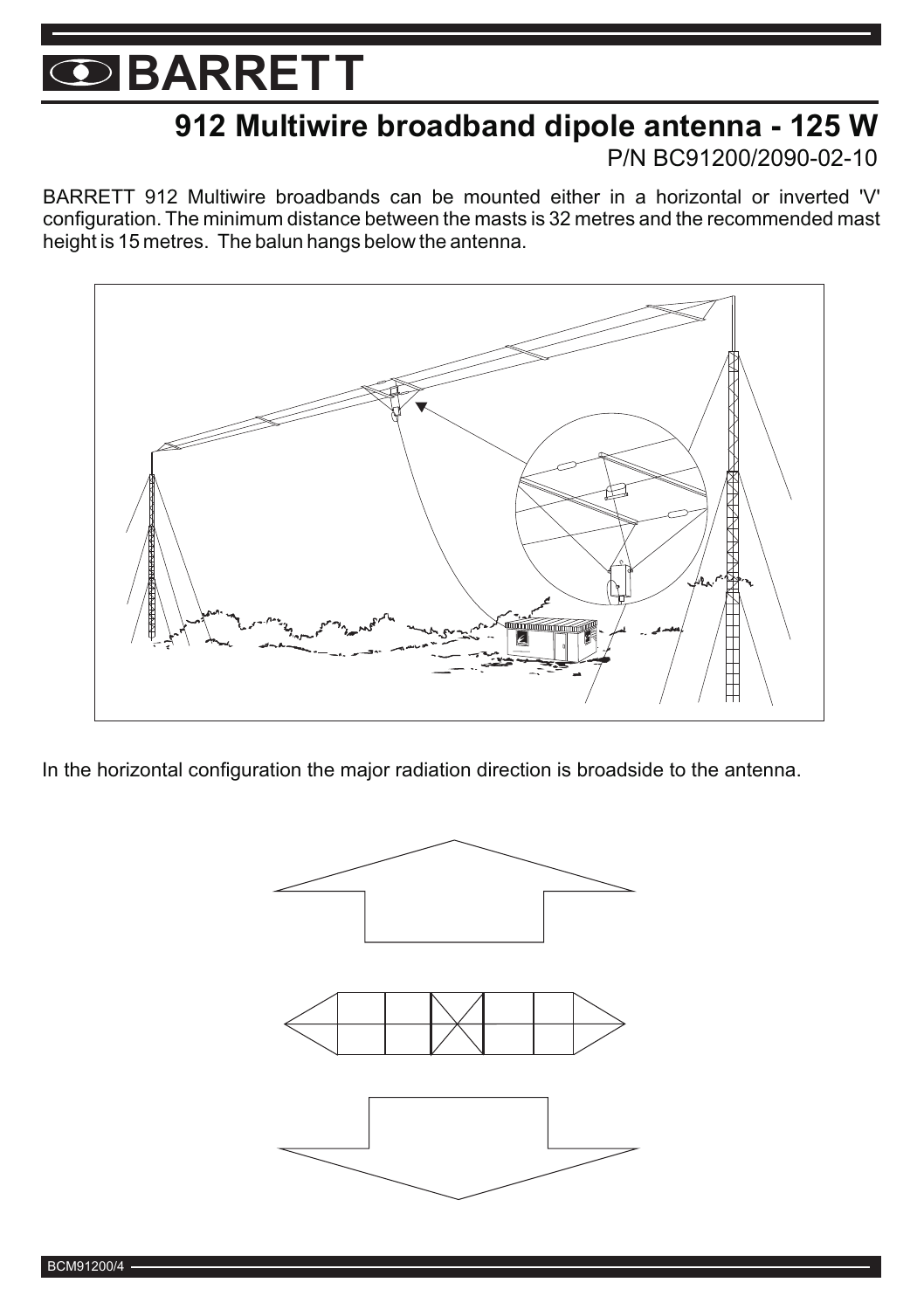### **912 Multiwire broadband dipole antenna - 125 W** P/N BC91200/2090-02-10

In the inverted 'V' configuration, the recommended mast height is 15 metres and at this height the 2 metre stub masts are each installed at a minimum of 9 metres from the mast base. In this configuration the mast must have an offset or out-rigger bracket, at least 0.8 metres long, to hold the antenna away from the mast. Install the antenna as illustrated in the diagrams, in the inverted 'V' configuration the eye on the top of the balun is used to attach the support halyard.



In the inverted 'V' configuration the antenna becomes more suitable for NVIS, with radiation being directed at high angles, but omnidirectional around the antenna horizontally.

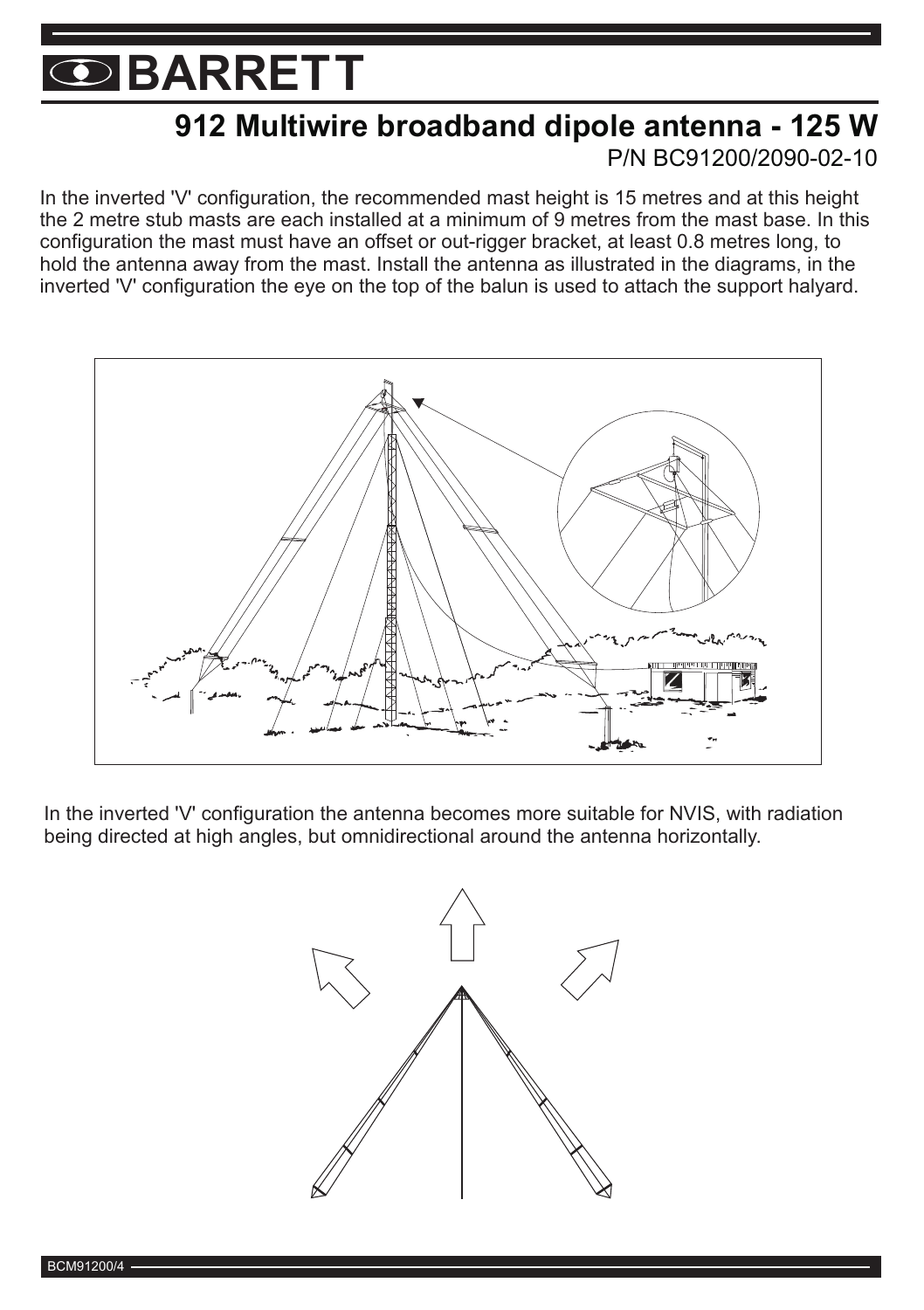## **912 Multiwire broadband dipole antenna - 125 W**

#### P/N BC91200/2090-02-10

Support towers may be either lattice masts as illustrated, tubular telomasts or other support structures that may be available locally. It is recommended that the halyards used to support the antenna be either UV stabilised dacron chord or wire rope and that pulleys should be of stainless steel construction

As with all antenna installations ensure the antenna is as far from sources of electrical interference as possible and in a position that makes it impossible for the antenna to come in contact with high voltage overhead mains wiring.

#### **912 Multi Wire ANTENNA UNPACKING INSTRUCTIONS**

#### **Note: Do not unroll antenna wires until the antenna is onsite in a large area**

- 1. Remove the antenna from the box so that the load resistor hangs downwards below the antenna.
- 2. Spread the antenna on the ground as shown below



- 3. Remove all masking tape.
- 4. Starting at the ends, gently with wire cutters or scissors, remove the cable ties from the first set of three coils of wire. Extend this antenna section as far as possible. Move onto the inner rolls and repeat.

#### **When all cable ties have been removed, the wires must be extended to full length to prevent them becoming tangled.**

If twisting or crossing of the wire occurs during unpacking don't panic and reach for the wire cutters. Instead try to trace the crossed or twisted wire and correct the problem.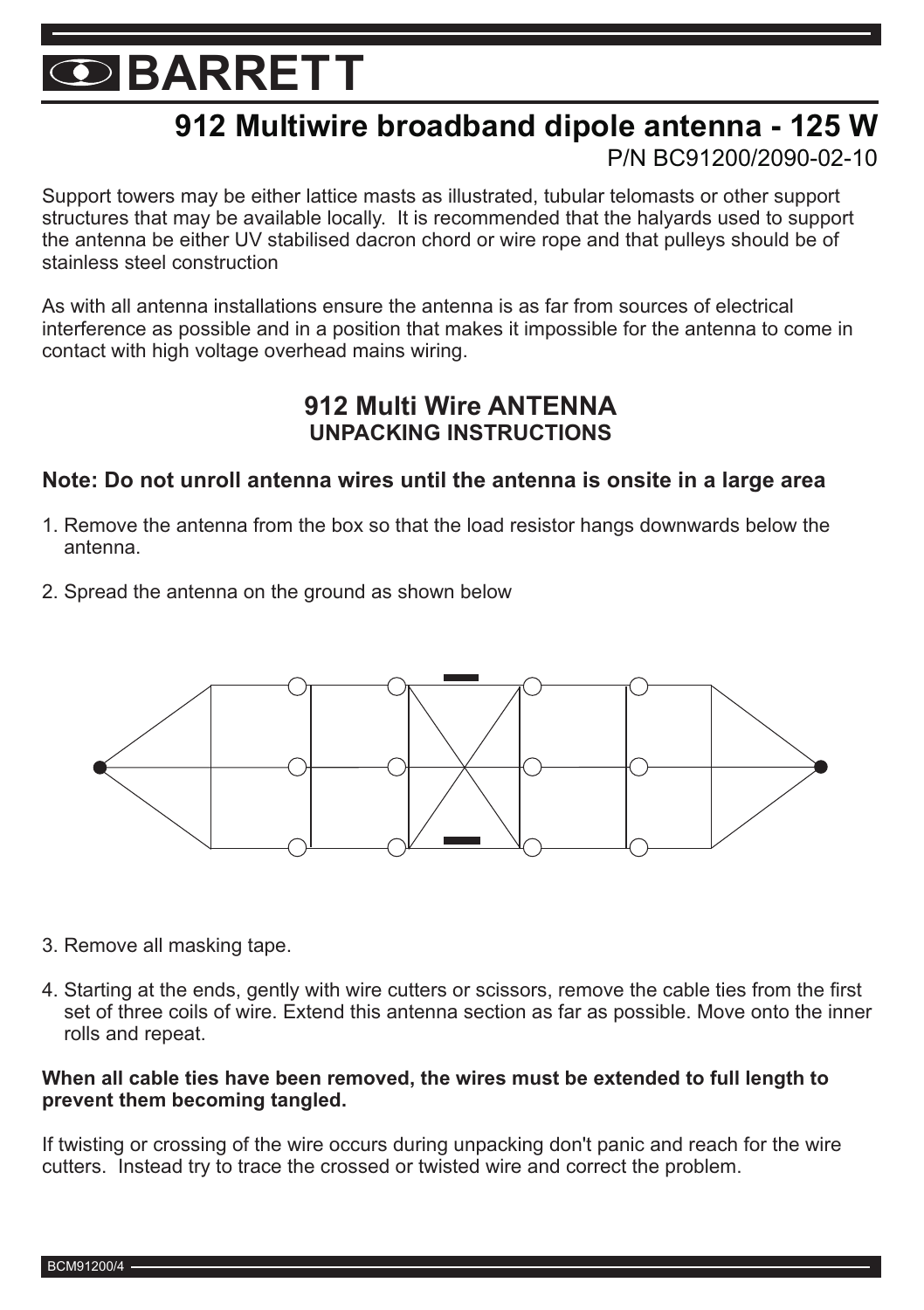## **912 Multiwire broadband dipole antenna - 125 W**

P/N BC91200/2090-02-10

#### **HORIZONTAL CONFIGURATION Installation Instruction**

- 1. Unpack the antenna (see unpacking instructions) and lay it out on the ground between two mounting poles with the load element and balun wires below the antenna wires. (as shown in picture below)
- 2. Attach rope to each insulator (one at each end) and slowly hoist between the two mounting points (tower/poles even a tree or to the roof) ensuring the wires do not tangle. Raise to about eye level.
- 3. Balun (black box) connection: Once the antenna has been raised to a convenient height, attach the balun and coax cable as shown below. All stainless steel nuts and washers required are provided with the balun. Remember to use the strain relief on the back of the balun box (wrap the RG58 coax in the little "channel" under the washer and tighten the wing nut).
- 4. Raise the antenna to the desired height and secure ropes. A slight curve in the antenna is normal.